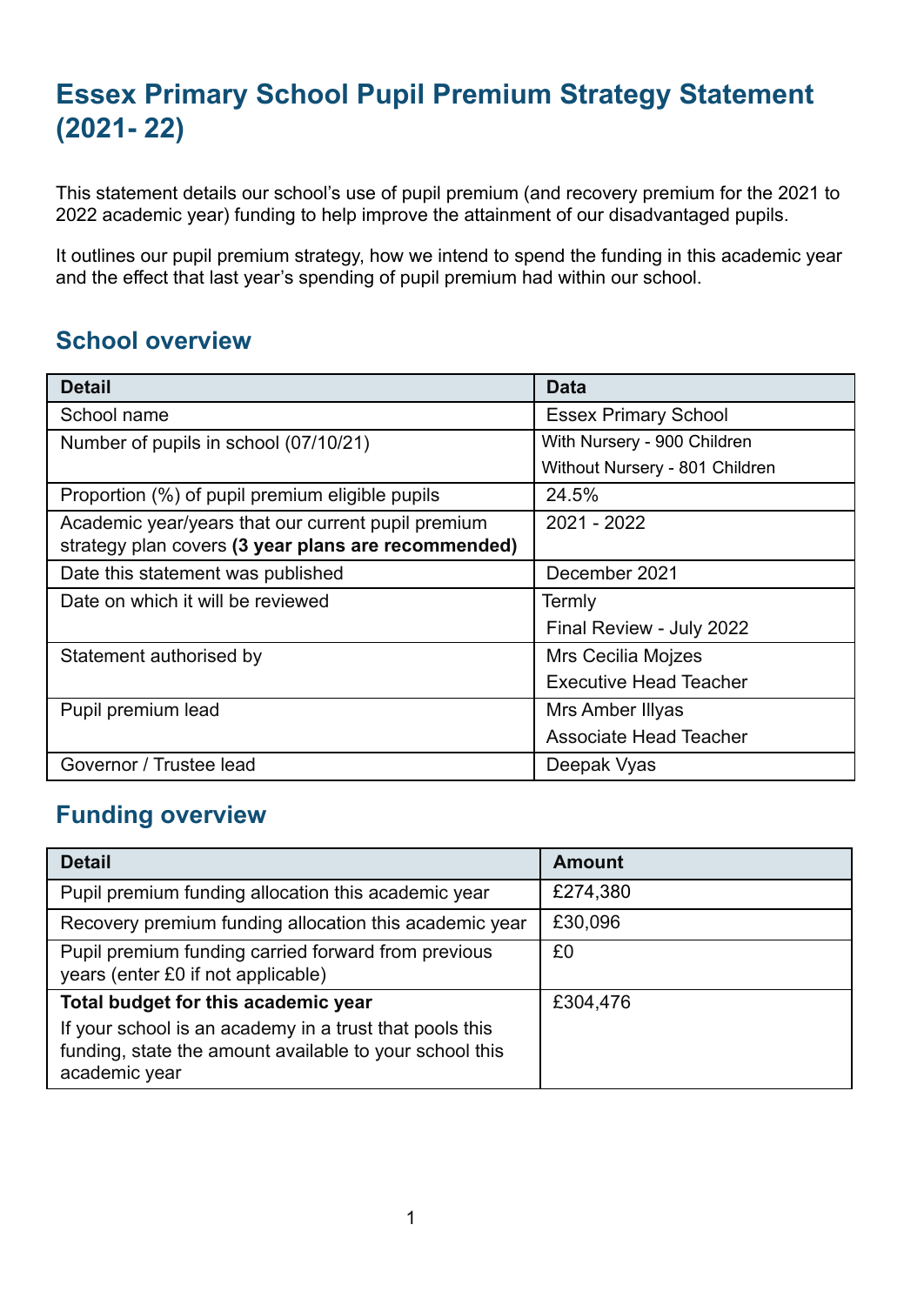# **Part A: Pupil premium strategy plan**

# **Statement of intent**

At Essex Primary School, we aspire for every pupil, regardless of their starting points, circumstances and personal challenges, to achieve their full potential and be equipped with the skills of creativity, innovation and entrepreneurship to move successfully to the next stage in their education and to succeed in their future lives.

Our curriculum drivers: wellbeing, communication, culture, possibilities, enterprise have been identified to meet the key challenges to achievement, not only for disadvantaged pupils but also to promote success for all pupils - especially those most vulnerable. These key drivers underpin all learning and experiences; they best reflect the unique and specific needs of our community.

Ensuring highly effective teaching and learning is delivered in every classroom, every day is prioritised in all strategic planning, with a focus on oracy, reading and building cultural capital and tier 2 & 3 vocabulary - areas in which our disadvantaged pupils require the most support. In narrowing the disadvantage attainment gap, our intent is for the attainment and progress of all pupils to be sustained and improved to exceed local and national expectations. We aim for the attainment and progress of our disadvantaged pupils to be broadly in line with their peers and exceed local and national averages - therefore realising the school's vision of 'everyone valued, everyone challenged and everyone achieving'.

We recognise the critical importance of establishing an ethos within which staff are motivated and supported to develop their skills, subject knowledge and help each other to achieve the highest standards of pedagogy. Therefore, middle leaders have been developed to lead their year groups and curriculum teams, highly effectively; the structure and systems of the school promote collaboration and collegiality. placing children at the heart of everything we do. We have established partnerships with some of the UK's leading institutions, e.g. the National Theatre and participate in ERASMUS projects, such as Computational Thinking in the Early Years, thus bringing the best that can be thought and said to our pupils. Our vision and aims are integral to wider school planning for education recovery for pupils whose education has been worst affected, including non-disadvantaged pupils by the pandemic.

The key principles of our strategic plan are:

- A whole school approach to the achievement and progress of disadvantaged pupils with all staff made accountable for their outcomes and overcoming any barriers to learning.
- A diverse, culturally responsive, knowledge engaged curriculum that builds cultural capital, makes purposeful connections and follows a coherent knowledge and skills progression
- Rigorous assessment to identify and prioritise key actions for intervention intervention must enhance inclusive high quality first teaching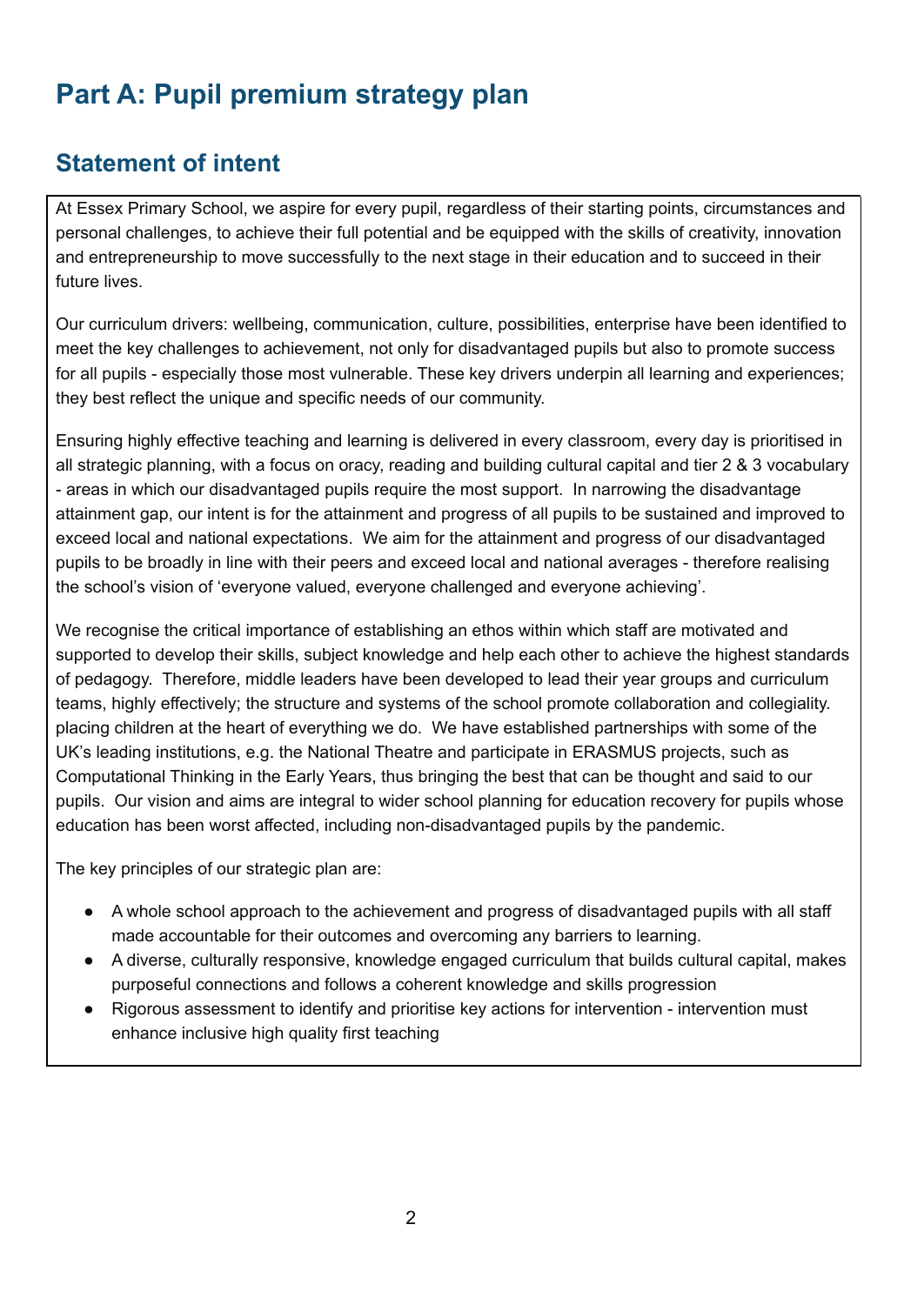# **Challenges**

This details the key challenges to achievement that we have identified among our disadvantaged pupils.

| <b>Challenge</b><br>number | <b>Detail of challenge</b>                                                                                                                                                                                                                                                                                                                                                                                                                                                                                                                                                                                                                                                                                                      |
|----------------------------|---------------------------------------------------------------------------------------------------------------------------------------------------------------------------------------------------------------------------------------------------------------------------------------------------------------------------------------------------------------------------------------------------------------------------------------------------------------------------------------------------------------------------------------------------------------------------------------------------------------------------------------------------------------------------------------------------------------------------------|
| 1                          | Wellbeing - assessments (including wellbeing survey) and observations indicate that the<br>education and wellbeing of many of our disadvantaged pupils have been impacted by<br>partial school closures to a greater extent than for other pupils. These findings are<br>supported by national studies. Barriers to learning such as poverty, mental health in the<br>family, lack of confidence, low self-esteem have been amplified by the pandemic.<br>This has resulted in significant knowledge gaps leading to pupils falling further behind<br>age-related expectations, in reading, maths, writing and in the wider curriculum but<br>especially in reading comprehension and the acquisition of tier 2 & 3 vocabulary. |
| $\overline{2}$             | Communication - assessments, observations and discussions with pupils, indicate<br>barriers to oral language skills and language acquisition - characterised by vocabulary<br>gaps, lack of opportunity for regular meaningful conversation, lack of self-correction in<br>spelling and exposure to books among many disadvantaged pupils. These are evident<br>from Nursery through to KS2 and in general, are more evident among our disadvantaged<br>pupils than their peers. This has resulted in vocabulary gaps leading to pupils falling<br>further behind age-related expectations in reading, writing and in the wider curriculum<br>and the acquisition of tier 2 & 3 vocabulary.                                     |
| 3                          | Opportunities - assessments (including wellbeing survey), observations and discussions<br>with pupils and families have identified social and emotional issues for many pupils due<br>to partial school closures and a lack of enrichment opportunities owing to Covid<br>restrictions, in particular transport arrangements. These challenges particularly affect<br>disadvantaged pupils, including their attainment and this has been amplified by the<br>pandemic.                                                                                                                                                                                                                                                          |
| 4                          | Culture - observations and discussions with pupils and families indicate parental<br>engagement is less evident among our disadvantaged pupils than their peers. The cycle<br>of poverty and increased lack of socialisation has led to less opportunities for<br>disadvantaged pupils to develop intellectual interests and access to cultural goods such<br>as books and musical instruments as well as learning beyond the classroom and the<br>motivation to succeed in their education. Some families may perceive that their<br>experience of the school system has devalued their culture - this may be evidenced by<br>lower attendance and persistent absence.                                                         |
| 5                          | Enterprise - observations and discussions with disadvantaged pupils and families<br>indicate they often have less access to inspirational role models, and the connections<br>that build social capital as well as the self-belief and resilience to be successful.                                                                                                                                                                                                                                                                                                                                                                                                                                                             |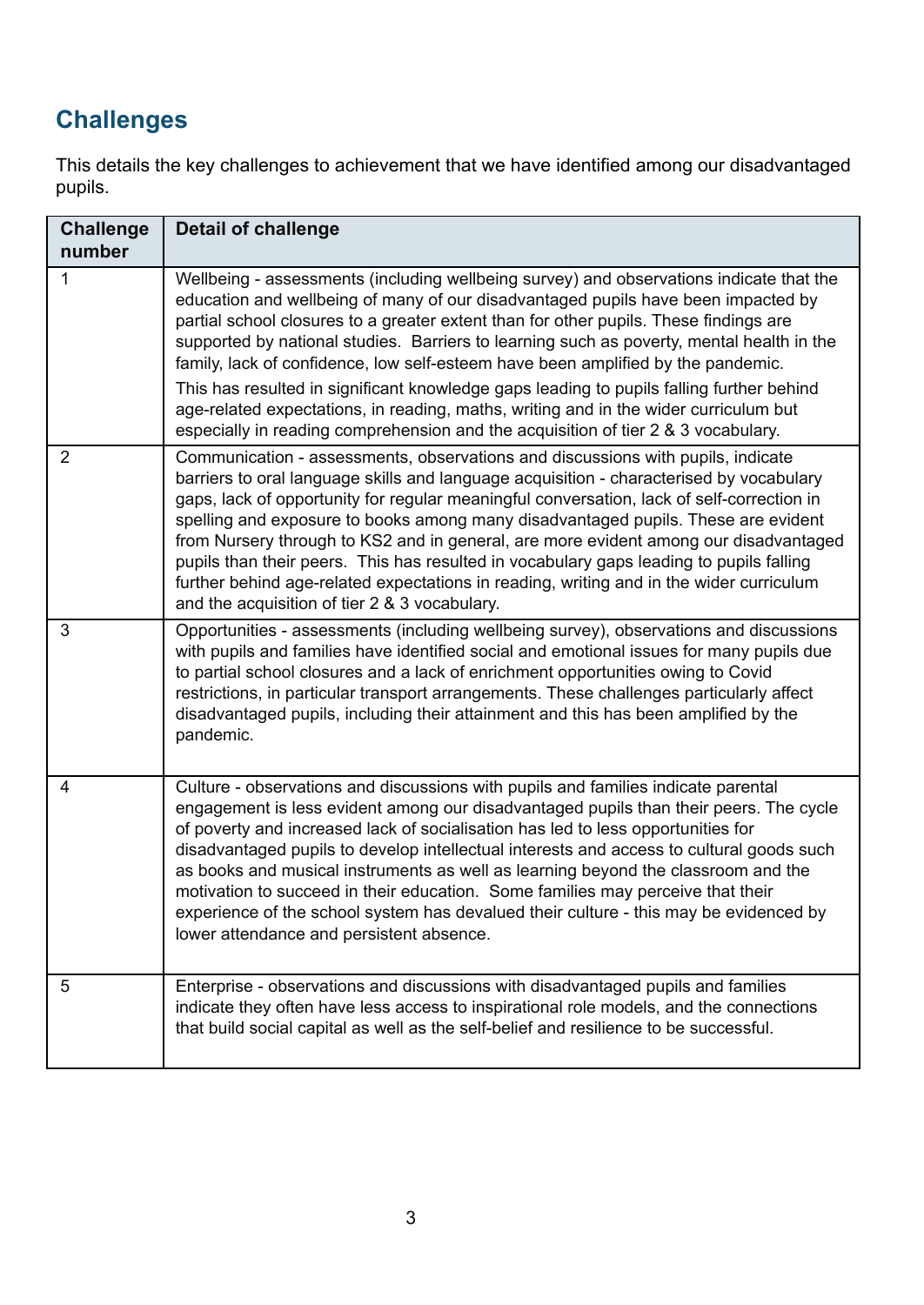## **Intended outcomes**

This explains the outcomes we are aiming for **by the end of our current strategy plan**, and how we will measure whether they have been achieved.

| <b>Intended outcome</b>                                                                                                                                       | <b>Success criteria</b>                                                                                                                                                                                                                                                                                                                                                                                                                                       |
|---------------------------------------------------------------------------------------------------------------------------------------------------------------|---------------------------------------------------------------------------------------------------------------------------------------------------------------------------------------------------------------------------------------------------------------------------------------------------------------------------------------------------------------------------------------------------------------------------------------------------------------|
| Improved oral language<br>skills and vocabulary<br>among disadvantaged<br>pupils.                                                                             | Assessments and observations indicate significantly improved oral<br>language among disadvantaged pupils. This is evident when triangulated<br>with other sources of evidence, including engagement in lessons, book<br>scrutiny and ongoing formative assessment.                                                                                                                                                                                            |
| Improved reading<br>attainment and progress<br>for disadvantaged pupils.                                                                                      | KS2 Reading outcomes in 2024/25 show that more than 75% of the<br>disadvantaged pupils met the expected standard.                                                                                                                                                                                                                                                                                                                                             |
| Improved maths<br>attainment and progress<br>for disadvantaged pupils.                                                                                        | KS2 Maths outcomes in 2024/25 show that more than 78% of the<br>disadvantaged pupils met the expected standard.                                                                                                                                                                                                                                                                                                                                               |
| Improved confidence and<br>self-esteem among<br>disadvantaged pupils.                                                                                         | Sustained high level of confidence and self-esteem demonstrated by<br>qualitative data from pupil voice, pupil and parent surveys and teacher<br>observations.                                                                                                                                                                                                                                                                                                |
| Greater access to cultural<br>capital for disadvantaged<br>pupils.                                                                                            | A significant increase in participation in enrichment activities, particularly<br>among disadvantaged pupils. Pupils drawing on these enrichment<br>activities to use as models. Increased self-confidence and self-esteem,<br>pupils well prepared for transition to secondary school, e.g. pupils are<br>able to include a wide range of references within their writing.                                                                                   |
| Increased parental<br>engagement and use of<br>home learning tools, such<br>as Britannica, Bug Club<br>and Google Classroom<br>among disadvantaged<br>pupils. | Quantitative data shows that high percentages of pupils are accessing<br>learning beyond the classroom through using digital tools. Significant<br>upturn in reading comprehension.<br>KS2 Reading outcomes in 2024/25 show that 75% of disadvantaged<br>pupils met the expected standard in Reading and are secondary ready<br>with a wide knowledge base based on understanding of a range of texts<br>from different contexts within the wider curriculum. |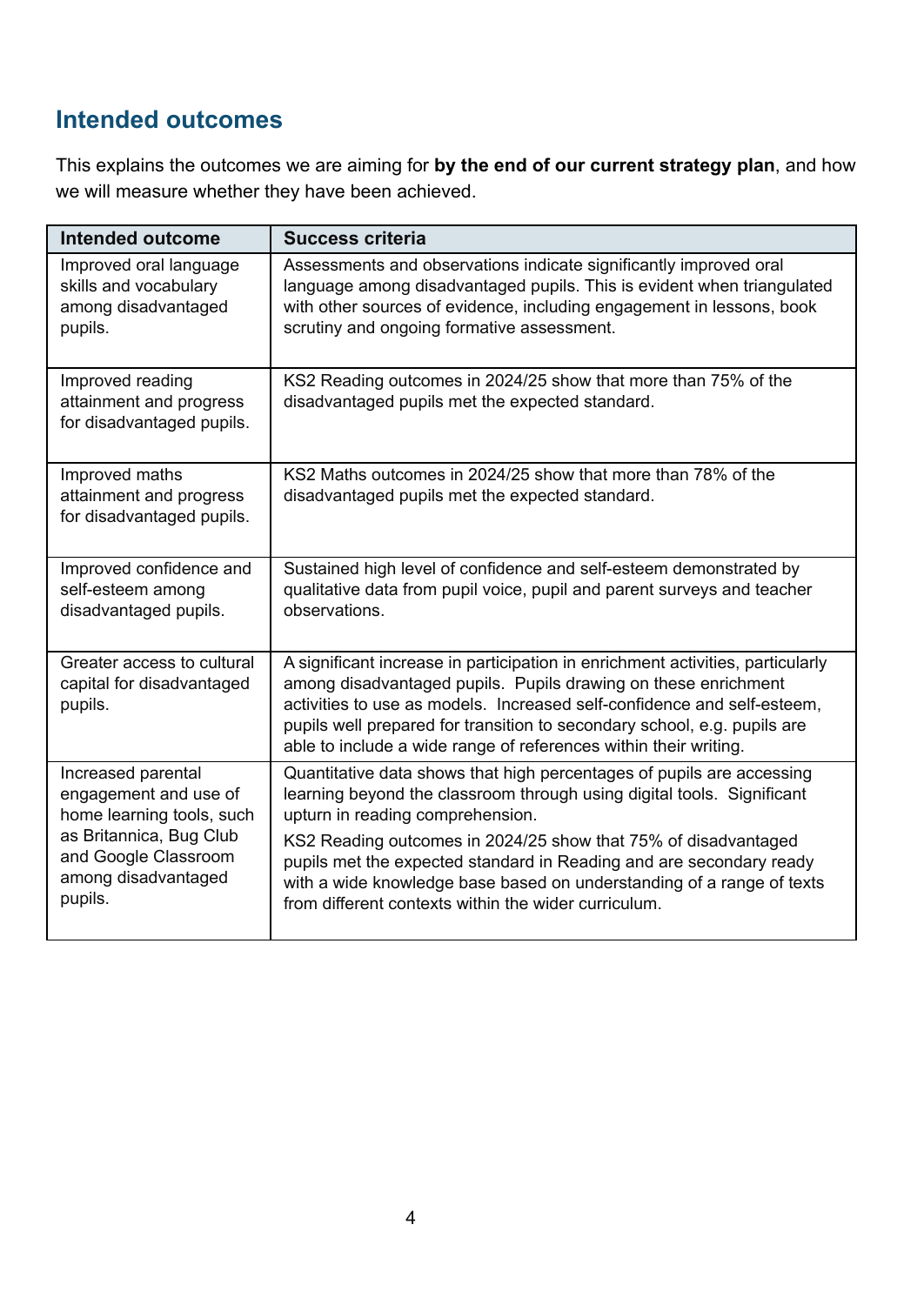# **Activity in this academic year**

This details how we intend to spend our pupil premium (and recovery premium funding) **this academic year** to address the challenges listed above.

### **Teaching (for example, CPD, recruitment and retention)**

#### **Budgeted cost: £25,000**

| <b>Activity</b>                                                                                                               | Evidence that supports this approach                                                                                                                                                                                                                                                                                                                                                                                                                                                                                                             | <b>Challenge</b><br>number(s)<br>addressed |
|-------------------------------------------------------------------------------------------------------------------------------|--------------------------------------------------------------------------------------------------------------------------------------------------------------------------------------------------------------------------------------------------------------------------------------------------------------------------------------------------------------------------------------------------------------------------------------------------------------------------------------------------------------------------------------------------|--------------------------------------------|
| Whole school CPD on<br><b>Effective Classroom</b><br>Talk, Bridging the<br>Word Gap, Reading,<br><b>Grammar &amp; Phonics</b> | The DfE paper 'The Reading Framework - Teaching the<br>foundations of literature' sets out the social, cultural and<br>economic importance of reading, citing the underpinning<br>research that supports the critical importance of reading to<br>pupils' future life chances including access to the wider<br>curriculum and wellbeing:                                                                                                                                                                                                         | 1,2,3,4,                                   |
| Training for staff on<br>using Britannica and<br><b>Bug Club</b>                                                              | https://assets.publishing.service.gov.uk/government/uploads<br>/system/uploads/attachment_data/file/1000986/Reading_fra<br>mework Teaching the foundations of literacy - July-2021<br>.pdf<br>The Sutton Trust Teacher Toolkit:<br>https://educationendowmentfoundation.org.uk/education-evi<br>dence/teaching-learning-toolkit<br>Highlights the high impact of reading comprehension                                                                                                                                                           |                                            |
|                                                                                                                               | strategies, phonics and parental engagement for relatively<br>low cost.<br>Research from CUREE highlights the impact of effective<br>classroom talk:                                                                                                                                                                                                                                                                                                                                                                                             |                                            |
| ICan Project                                                                                                                  | http://www.curee.co.uk/file/4983/download?token=YjpLTjUR<br>The Sutton Trust Teacher Toolkit:<br>https://educationendowmentfoundation.org.uk/education-evi<br>dence/teaching-learning-toolkit<br>Highlights the high impact of parental engagement for<br>relatively low cost. A feature of the ICan Project is that it is<br>delivered in partnership with parents:<br>https://assets.publishing.service.gov.uk/government/uploads<br>/system/uploads/attachment_data/file/182242/DFE-RR077.p<br>df<br>Discusses the impact of the ICan project | 1,2,3,4,5                                  |
| <b>Nuffield Early</b><br>Language Initiative<br>(NELI)                                                                        | EAL pedagogy and sufficient opportunities to rehearse and<br>practise speaking in English, particularly in the key language<br>areas of listening, speaking, reading, and writing. This<br>directly impacts their access to curriculum learning and<br>further delays their educational progress compared to their<br>non-EAL peers Essex Primary School is made up of over<br>95% pupils with EAL and includes many disadvantaged                                                                                                               | 1,2,3,4,5                                  |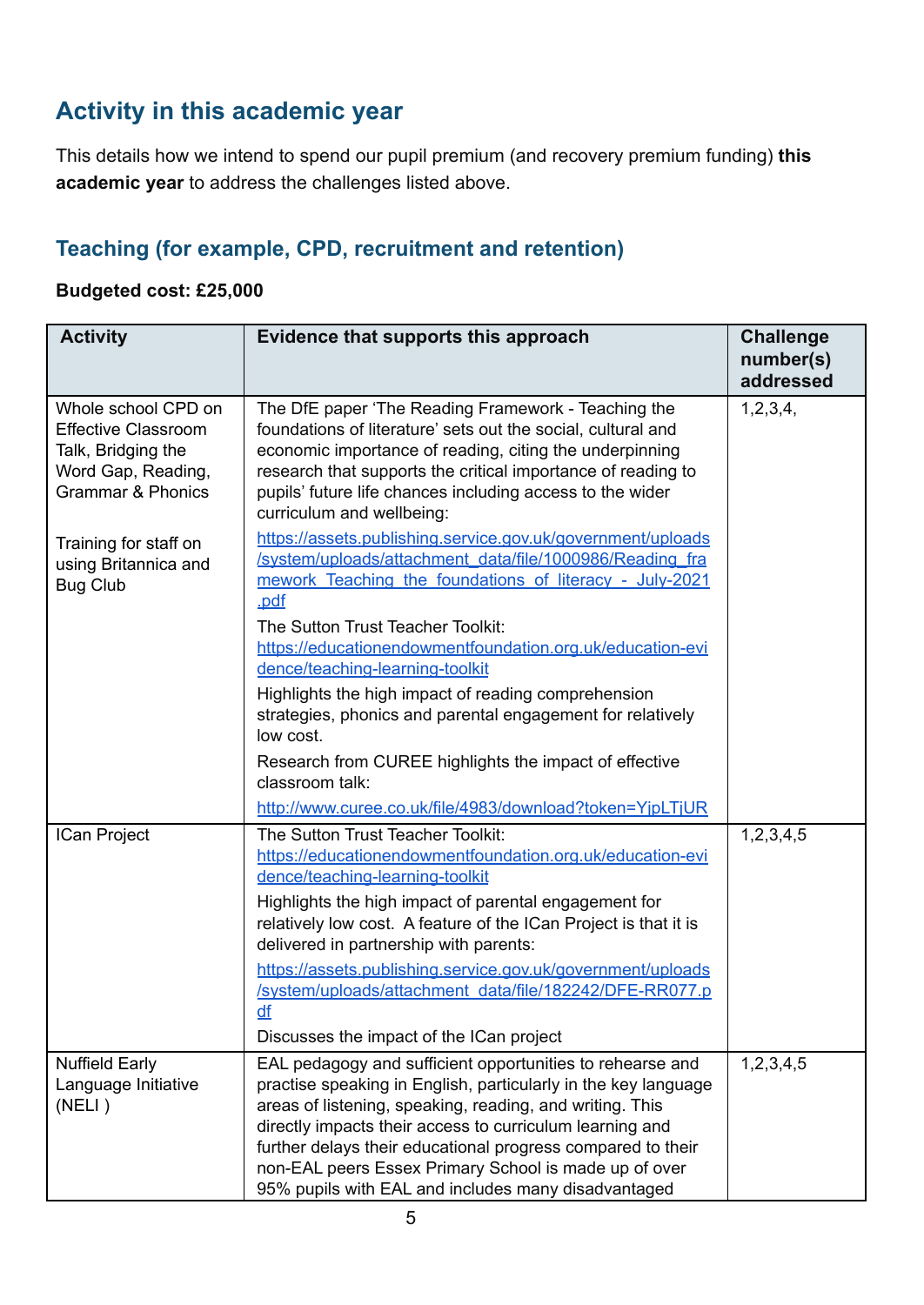|                                                                                                                                                                       | pupils:<br>https://www.lambeth.gov.uk/rsu/sites/www.lambeth.gov.uk.rs<br>u/files/the impact of school closure on pupils with englis<br>h as an additional language - research brief 2021.pdf                                                                                                                                                                                                                                                                                 |               |
|-----------------------------------------------------------------------------------------------------------------------------------------------------------------------|------------------------------------------------------------------------------------------------------------------------------------------------------------------------------------------------------------------------------------------------------------------------------------------------------------------------------------------------------------------------------------------------------------------------------------------------------------------------------|---------------|
| Penguin World of<br><b>Stories</b><br>CPD for staff in<br>developing Reading for<br>Pleasure linked to<br>redevelopment of the<br>School Library                      | The DfE paper 'The Reading Framework' also highlights the<br>importance of reading for pleasure, also the DfE paper:<br>https://assets.publishing.service.gov.uk/government/uploads<br>/system/uploads/attachment_data/file/284286/reading_for_pl<br>easure.pdf                                                                                                                                                                                                              | 1, 2, 3, 4, 5 |
| Staff CPD on spoken<br>word and Shakespeare<br>workshops delivered in<br>association with the<br><b>National Theatre</b>                                              | Recommendations from the EEF Improving Literacy in KS2<br>demonstrate the impact of purposeful speaking and listening<br>activities on pupil progress and attainment:<br>https://educationendowmentfoundation.org.uk/education-evi<br>dence/quidance-reports/literacy-ks2                                                                                                                                                                                                    | 1,2,3,4,5     |
| Participation in Debate<br>Mate                                                                                                                                       | Recommendations from the EEF Improving Literacy in KS2<br>demonstrate the impact of purposeful speaking and listening<br>activities on pupil progress and attainment.<br>https://educationendowmentfoundation.org.uk/education-evi<br>dence/quidance-reports/literacy-ks2                                                                                                                                                                                                    | 1,2,3,4,5     |
| Staff CPD on formative<br>assessment tracking<br>provided by Target<br><b>Tracker</b><br>Purchase of<br>standardised<br>diagnostic<br>assessments                     | Standardised tests can provide reliable insights into the<br>specific strengths and weaknesses of each pupil to help<br>ensure they receive the correct additional support through<br>interventions or teacher instruction:<br><b>Standardised tests   Assessing and Monitoring Pupil Progress</b><br><b>Education Endowment Foundation   EEF</b>                                                                                                                            | 1,2,3,4       |
| Enhancement of our<br>maths teaching and<br>curriculum planning<br>Teachers to receive<br>CPD (Maths Hub<br>resources and<br><b>Teaching for Mastery</b><br>training) | The EEF states the best available evidence indicates that<br>great teaching is the most important lever schools have to<br>improve pupil attainment. Ensuring every teacher is<br>supported in delivering high-quality teaching is essential to<br>achieving the best outcomes for all pupils, particularly the<br>most disadvantaged among them:<br>https://educationendowmentfoundation.org.uk/support-for-sc<br>hools/school-improvement-planning/1-high-quality-teaching | 1,3,5         |
| Enhancement of our<br>science teaching and<br>curriculum planning<br>Teachers to receive<br>CPD (Royal Institution)                                                   | The Sutton Trust report on 'What Makes Great Teaching'<br>states that there is strong evidence of impact on student<br>outcomes as a result of (Pedagogical) content knowledge.<br>The most effective teachers have deep knowledge of the<br>subjects they teach:<br>https://www.suttontrust.com/wp-content/uploads/2014/10/Wh<br>at-Makes-Great-Teaching-REPORT.pdf                                                                                                         | 1,3,5         |
| Improve the quality of<br>social and emotional<br>(SEL) learning.                                                                                                     | There is extensive evidence associating childhood social and<br>emotional skills with improved outcomes at school and in later<br>life (e.g., improved academic performance, attitudes,<br>behaviour and relationships with peers):                                                                                                                                                                                                                                          | 1,2,3         |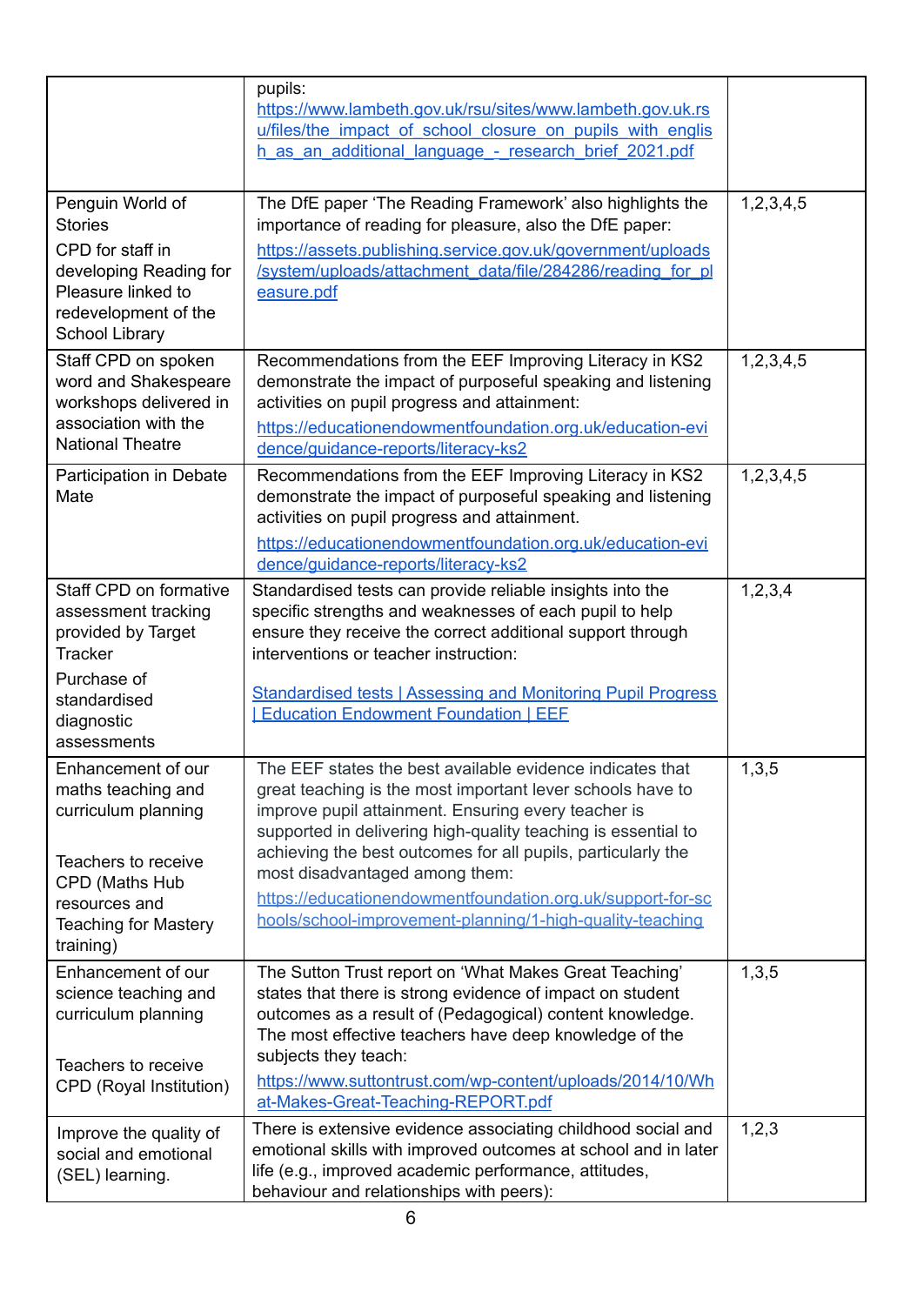| Through becoming a<br><b>Rights Respecting</b><br>School, Headstart and<br>P4C                                                                                                                                          | <b>EEF Social and Emotional Learning.pdf(educationendowm</b><br>entfoundation.org.uk) |  |
|-------------------------------------------------------------------------------------------------------------------------------------------------------------------------------------------------------------------------|---------------------------------------------------------------------------------------|--|
| These approaches will<br>be embedded into<br>routine educational<br>practices and<br>supported by<br>professional<br>development and<br>training for staff (the<br>leadership role has<br>been assigned a TLR<br>point) |                                                                                       |  |

# **Targeted academic support (for example, tutoring, one-to-one support structured interventions)**

### **Budgeted cost: £330,000**

| <b>Activity</b>                                                                                                                                                                                                                                                                                 | Evidence that supports this approach                                                                                                                                                                                                                                                                                                                             | <b>Challenge</b><br>number(s)<br>addressed |
|-------------------------------------------------------------------------------------------------------------------------------------------------------------------------------------------------------------------------------------------------------------------------------------------------|------------------------------------------------------------------------------------------------------------------------------------------------------------------------------------------------------------------------------------------------------------------------------------------------------------------------------------------------------------------|--------------------------------------------|
| Qualified additional teacher in<br>each year group to do catch up<br>intervention sessions to ensure<br>accelerated progress<br>Year 6 English group taught by<br><b>DHT</b><br>Year 6 Maths group taught by<br>Associate Head Teacher<br>Guided Reading in Year 6<br>taught by DHT             | Tuition targeted at specific needs and knowledge<br>gaps can be an effective method to support low<br>attaining pupils or those falling behind, both<br>one-to-one:<br>One to one tuition   EEE<br>(educationendowmentfoundation.org.uk)<br>And in small groups:<br><b>Small group tuition   Toolkit Strand   Education</b><br><b>Endowment Foundation   EEF</b> | 1, 2                                       |
| Engaging with the National<br>Tutoring Programme to provide<br>a blend of tuition, mentoring<br>and school-led tutoring for<br>pupils whose education has<br>been most impacted by the<br>pandemic. A significant<br>proportion of the pupils who<br>receive tutoring will be<br>disadvantaged. | Tuition targeted at specific needs and knowledge<br>gaps can be an effective method to support low<br>attaining pupils or those falling behind, both<br>one-to-one:<br>One to one tuition   EEF<br>(educationendowmentfoundation.org.uk)<br>And in small groups:<br><b>Small group tuition   Toolkit Strand   Education</b><br><b>Endowment Foundation   EEF</b> | 1, 2                                       |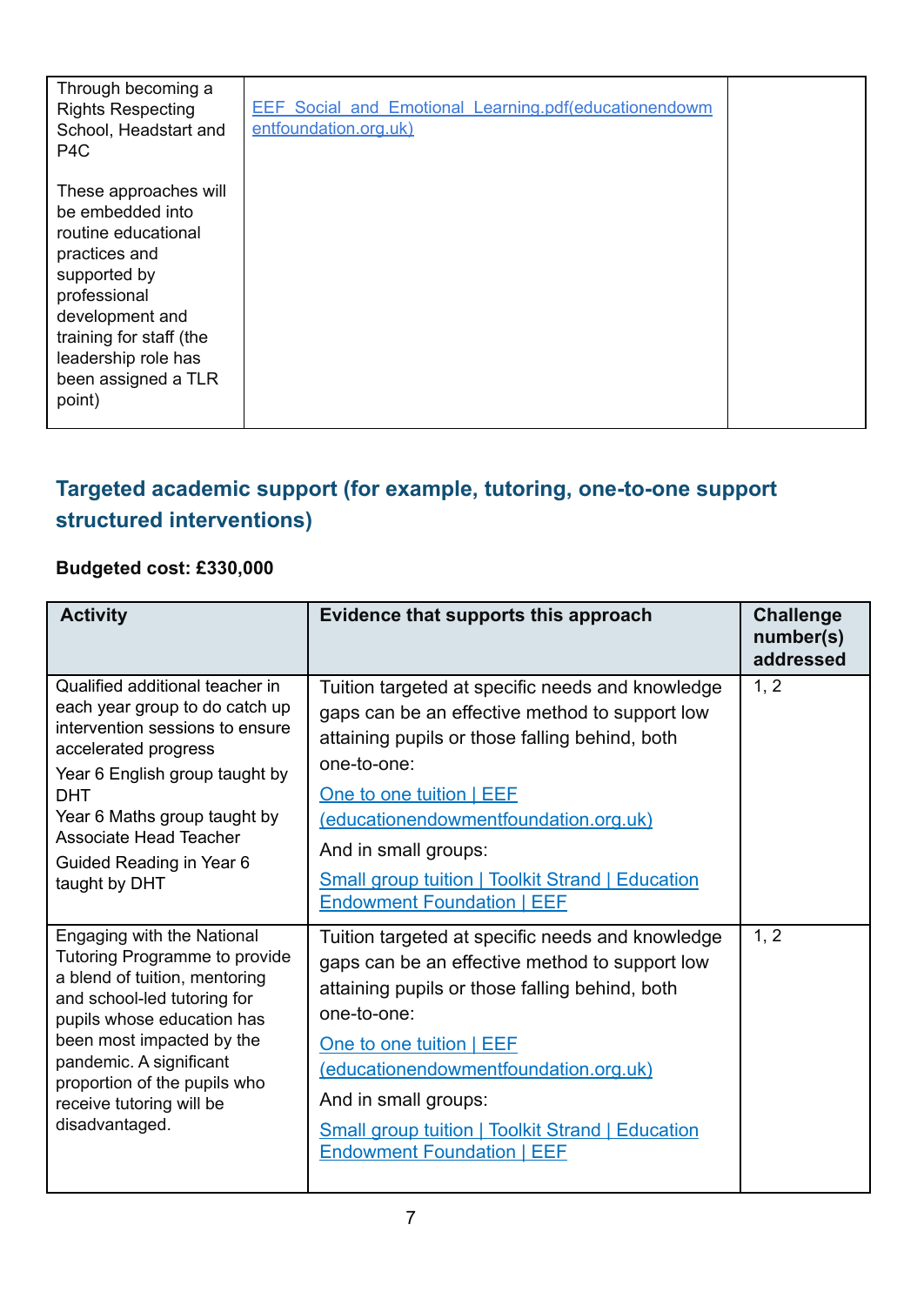### **Wider strategies (for example, related to attendance, behaviour, wellbeing)**

### **Budgeted cost: £58,000**

| <b>Activity</b>                                                                                                                                                                                                                                                                                                                                                                                        | <b>Evidence that supports this</b><br>approach                                                                                                                                                                                                                                                                                                                                                                                                                                                         | <b>Challenge</b><br>number(s)<br>addressed |
|--------------------------------------------------------------------------------------------------------------------------------------------------------------------------------------------------------------------------------------------------------------------------------------------------------------------------------------------------------------------------------------------------------|--------------------------------------------------------------------------------------------------------------------------------------------------------------------------------------------------------------------------------------------------------------------------------------------------------------------------------------------------------------------------------------------------------------------------------------------------------------------------------------------------------|--------------------------------------------|
| School counsellor employed 2 days a<br>week<br>to work with pupils on 1:1 level<br>to deliver small group drama<br>sessions in Spring term to meet<br>the needs of pupils experiencing<br>behavioural, social and /or<br>emotional difficulties<br>to supports parents/families (by<br>$\bullet$<br>phone or on site)<br>to support pupils for a smooth<br>$\bullet$<br>transition to secondary school | A wealth of evidence suggests the<br>importance of emotional well-being in<br>childhood. Emotional health in childhood<br>matters for mental well-being as an adult.<br>It is important both for individuals, for<br>society and in influencing intergenerational<br>patterns of inequality and disadvantage.<br>https://assets.publishing.service.gov.uk/gov<br>ernment/uploads/system/uploads/attachme<br>nt data/file/411489/Overview of research<br>findings.pdf                                   | 1, 3, 5                                    |
| Whole school training on behaviour<br>management (behaviour policy) with the<br>aim of developing our school ethos and<br>improving behaviour across school.                                                                                                                                                                                                                                           | Both targeted interventions and universal<br>approaches can have positive overall<br>effects:<br><b>Behaviour interventions   EEF</b><br>(educationendowmentfoundation.org.uk)                                                                                                                                                                                                                                                                                                                         | 1, 3                                       |
| To organise for professional musicians<br>to support pupils to gain musical and<br>performance confidence and<br>demonstrate this through a Musical<br>performance                                                                                                                                                                                                                                     | The education endowment fund highlights<br>the importance of remembering that arts<br>engagement is valuable in and of itself and<br>that the value of arts participation should<br>be considered beyond maths or English<br>outcomes. However, there is some<br>evidence that arts participation approaches<br>can have a positive impact on other areas<br>of the curriculum.<br>https://educationendowmentfoundation.org.<br>uk/education-evidence/teaching-learning-to<br>olkit/arts-participation | 1,2,3,4                                    |

### **Total budgeted cost: £ 413,000**